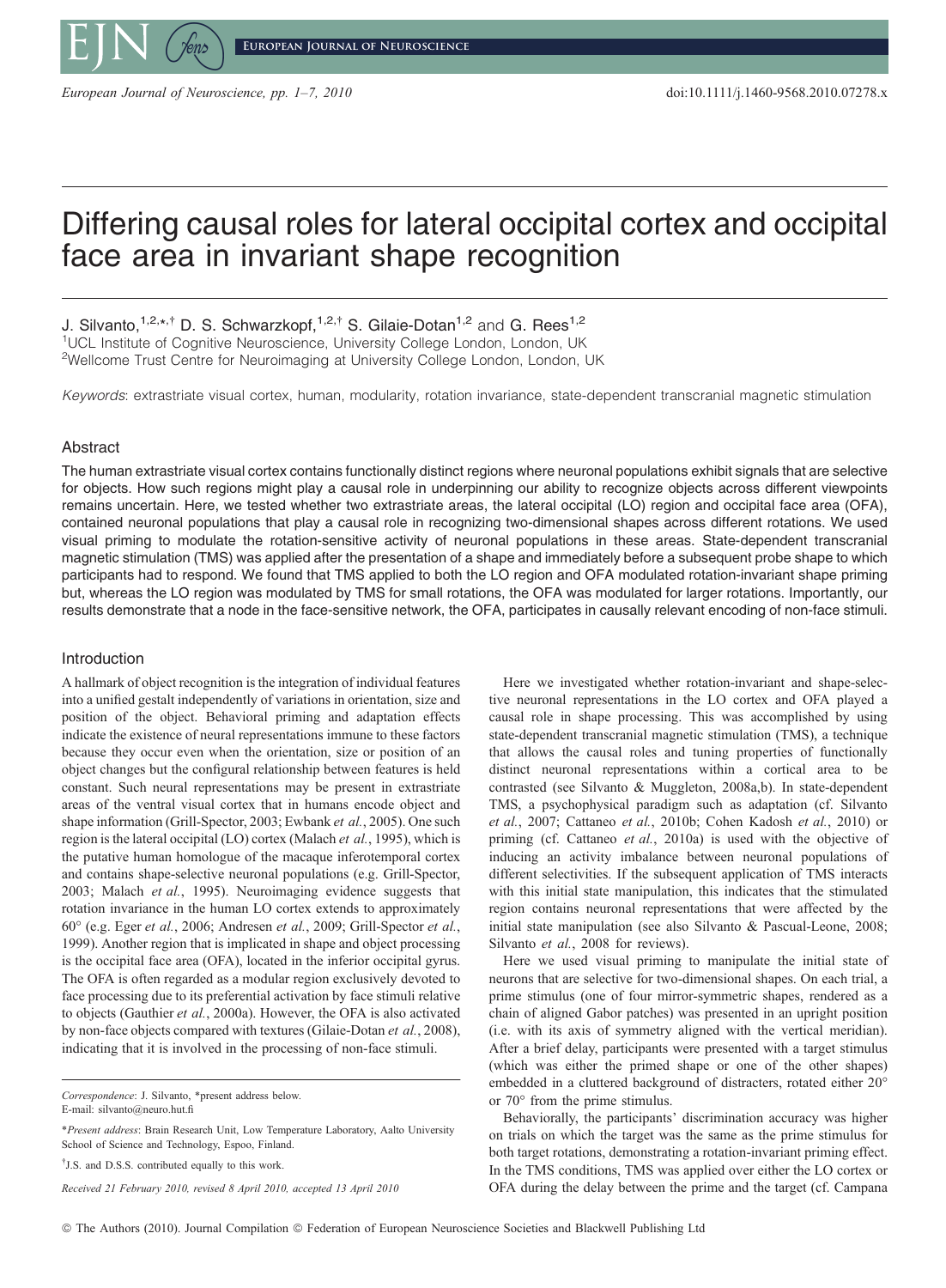## 2 J. Silvanto et al.

et al., 2002, 2006; Cattaneo et al., 2008). If rotation-invariant neuronal representations are present in the LO cortex and OFA, we reasoned that the application of TMS over these regions should interact with the behavioral priming effect.

# Materials and methods

## **Participants**

Eight healthy, naive participants (five males and three females, aged 19–34 years) took part in the experiment. All had normal or correctedto-normal vision. All participants gave written informed consent before participating in the study, which had been approved by the local ethics committee (Ethics Committee of University College London), and were treated in accordance with the Declaration of Helsinki.

#### Experimental stimuli

All stimuli were presented centrally on an SVGA 17-inch monitor set at  $1024 \times 768$  resolution and a refresh rate of 60 Hz. Four different shapes were used in the experiment (see Fig. 1). Shapes were symmetrical with respect to the vertical axis and consisted of 24 Gabor elements (wavelength,  $0.2^{\circ}$ ; SD,  $0.2^{\circ}$ ), which were oriented to form a

closed path. This path was described in polar coordinates by the function

$$
\rho(\theta) = r(1 + a_1 \cos f_1 \theta)(1 + a_2 \cos f_2 \theta + \varphi)
$$

where  $\rho$  is the radius at polar angle  $\theta$ . The path is essentially a circle with radius r modulated by two cosines. The coefficients  $a_n$  and  $f_n$ are the amplitude and frequency, respectively, of cosine  $n$  and  $\varphi$  is the phase of the second cosine relative to the first. The coefficients defining the four shapes were chosen to ensure that the distance between neighboring elements was similar for the four shapes.

On each trial, the prime consisted of one of these shapes in its upright position (i.e. rotation of  $0^{\circ}$ ) without noise. The target stimulus was one of these four stimuli, embedded in a background of randomly oriented Gabor elements placed on a jittered grid (Field et al., 1993) and rotated either  $20^{\circ}$  or  $70^{\circ}$  to the left or right. On 'primed' trials, the target shape was the same as the prime shape. On 'non-primed' trials, the target shape was one of the other three shapes.

These rotations were chosen based on fMRI findings that rotation invariance in the LO cortex extends to no more than  $60^\circ$  (e.g. Eger et al., 2006). These stimuli enabled us to keep the shape consistent under rotation while also rotating local elements to eliminate local facilitating effects and have been widely used in vision research (e.g. Ullman, 1992). Furthermore, in-plane rotations are a subset of



FIG. 1. Experimental stimuli. (A) The four shapes used in the experiment shown for the upright orientation (zero rotation) and without a background. On each trial one of these images appeared as a prime. Examples of two images shown as a target image in which the shape contour was embedded in a cluttered background of randomly oriented Gabor patches and rotated either  $20^{\circ}$  (B) or 70 $^{\circ}$  (C) with respect to the upright. The participant's task was to indicate by means of a button press whether the shape was rotated clockwise or counterclockwise relative to upright.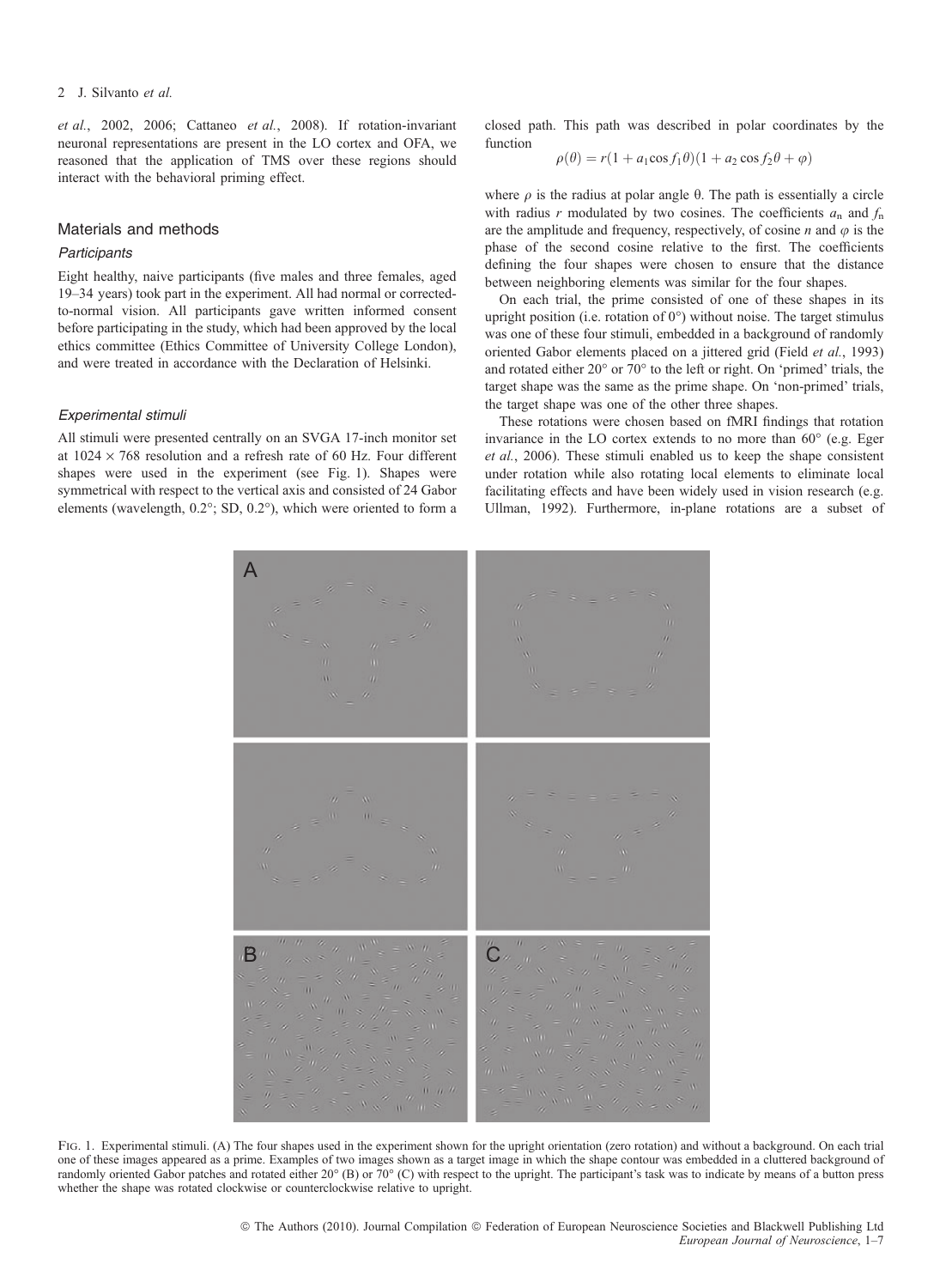rotations and viewpoints that the visual system has to overcome, and these are both processed in a similar manner and by the same populations (e.g. Logothetis et al., 1995).

## Behavioral task

Each trial began with a fixation cross, followed by a prime presented for 500 ms (see Fig. 2A for the timeline of an experimental trial). This was followed by a delay period of 500 ms, the target stimulus (250 ms) and a blank screen. On each trial, a 10 Hz triple-pulse TMS train was applied over either the LO cortex or OFA at 300 ms after the offset of the prime (such that the pulse train ended at target onset). Participants were asked to judge (by responding with the index or middle finger of the dominant hand) the direction of rotation of the target shape, which appeared within the central  $16.5 \times 16.5^{\circ}$  of the visual field, was embedded in a cluttered background and never fully spatially overlapped with the prime (in order to prevent feature- and location-specific priming effects). The task was run in nine blocks of 64 trials (three blocks for each of the three TMS conditions: No TMS, LO cortex TMS and OFA TMS), the order of which was randomized by the software. In each block, there were 16 primed and non-primed trials for both the 20 and  $70^{\circ}$  conditions (half of which were rotated to the left and the other half to the right). The order of stimulus conditions (primed shape, rotation) was pseudo-randomized. Each of the four shapes appeared with equal frequency as prime within every block. There were thus a total of 48 primed and 48 non-primed trials for each TMS condition in the entire experiment. In the non-primed trials, the target stimulus was randomly selected to be one of the other three shapes used in the experiment. By embedding the target shapes in a cluttered background we ensured that the discrimination task was sufficiently difficult to reveal robust priming effects without the need to degrade the target image (such as reducing contrast or adding luminance noise). Moreover, this stimulus design mimics the challenges faced by rotation-invariant shape-selective target detection in a complex visual environment. The inter-trial interval was variable between 1.8 and 2 s.

# fMRI localization of the occipital face area and lateral occipital cortex

A 1.5 T Siemens Sonata system was used to acquire T1-weighted anatomical images and T2\*-weighted echo-planar images with BOLD contrast. Each echo-planar image comprised 32 axial slices (2 mm) with a 1 mm inter-slice gap covering the whole cerebrum with an in-plane resolution of  $3 \times 3$  mm. The experiment was split into five runs, each consisting of 78 volumes. The first four volumes of each run were discarded to allow for T1 equilibration effects. Volumes were acquired continuously with a TR of 2.88 s⁄ volume.

The functional localizer scan used a one-back paradigm to focus attention. The three categories of visual stimuli were faces, objects and scrambled images of the objects. Each image was presented for 360 ms with a 360 ms blank interval between images. Participants were instructed to press a key whenever they detected two images repeated in a row (one-back task) to ensure that participants were alert and attentive. Stimuli were presented in blocks of 40 items from within a category and a centrally presented red fixation cross was present throughout the experiment. The serial position of the categories was varied and all blocks were repeated, using a total of 80 different images per category.

All images were grayscale. In order to minimize retinotopic effects, we first generated Fourier-scrambled versions of the original images of



Fig. 2. (A) Timeline of an experimental trial. Each trial began with a fixation cross, followed by a prime presented for 500 ms. This was followed by a delay period of 500 ms, the target stimulus (250 ms) and a blank screen. On each trial, a 10 Hz triple-pulse TMS train was applied over either the LO cortex or OFA at 300 ms after the offset of the prime (such that the pulse train ended at target onset). Participants were asked to judge the direction of rotation of the target shape, which appeared within the central  $16.5 \times 16.5^{\circ}$  of the visual field, was embedded in a cluttered background and never fully spatially overlapped with the prime (in order to prevent feature- and location-specific priming effects). On primed trials the target shape was identical to the prime shape. On non-primed trials the target was one of the remaining three shapes selected with equal probability. (B) The location of the LO cortex (Talairach coordinates of peak activation: 41,  $-79$ ,  $-1$ ) and OFA (47,  $-82$ ,  $-13$ ) in one representative participant. For illustration only, the activation clusters are shown using tkmedit from the FreeSurfer package (http://surfer.nmr.mgh.harvard.edu/fswiki). In all participants, the LO cortex and OFA were stimulated in the right hemisphere (as in previous studies, cf. Pitcher et al., 2009).

all objects and faces and then superimposed each image onto these scrambled images. Object stimuli created in this manner were further Fourier-scrambled to generate the scrambled category. This ensured that each category occupied the same area of visual space and that the spatial frequency and orientation content of objects and scrambled objects were identical. The localizer stimuli were obtained from the Tarr object database (http://tarrlab.cnbc.cmu.edu/stimuli.html).

Functional imaging data were analyzed using SPM5 (http:// www.fil.ion.ucl.ac.uk/spm). After deleting the first four volumes of each run to allow for T1 equilibrium effects, the functional images were corrected for slice acquisition time, realigned to the first image using an affine transformation to correct for small head movements and echoplanar image distortions unwarped using B0 field maps. The images were then smoothed with an 8 mm full-width half-maximum Gaussian filter and pre-whitened to remove temporal autocorrelation. The resulting images were entered into a participant-specific general linear model with three conditions of interest corresponding to the three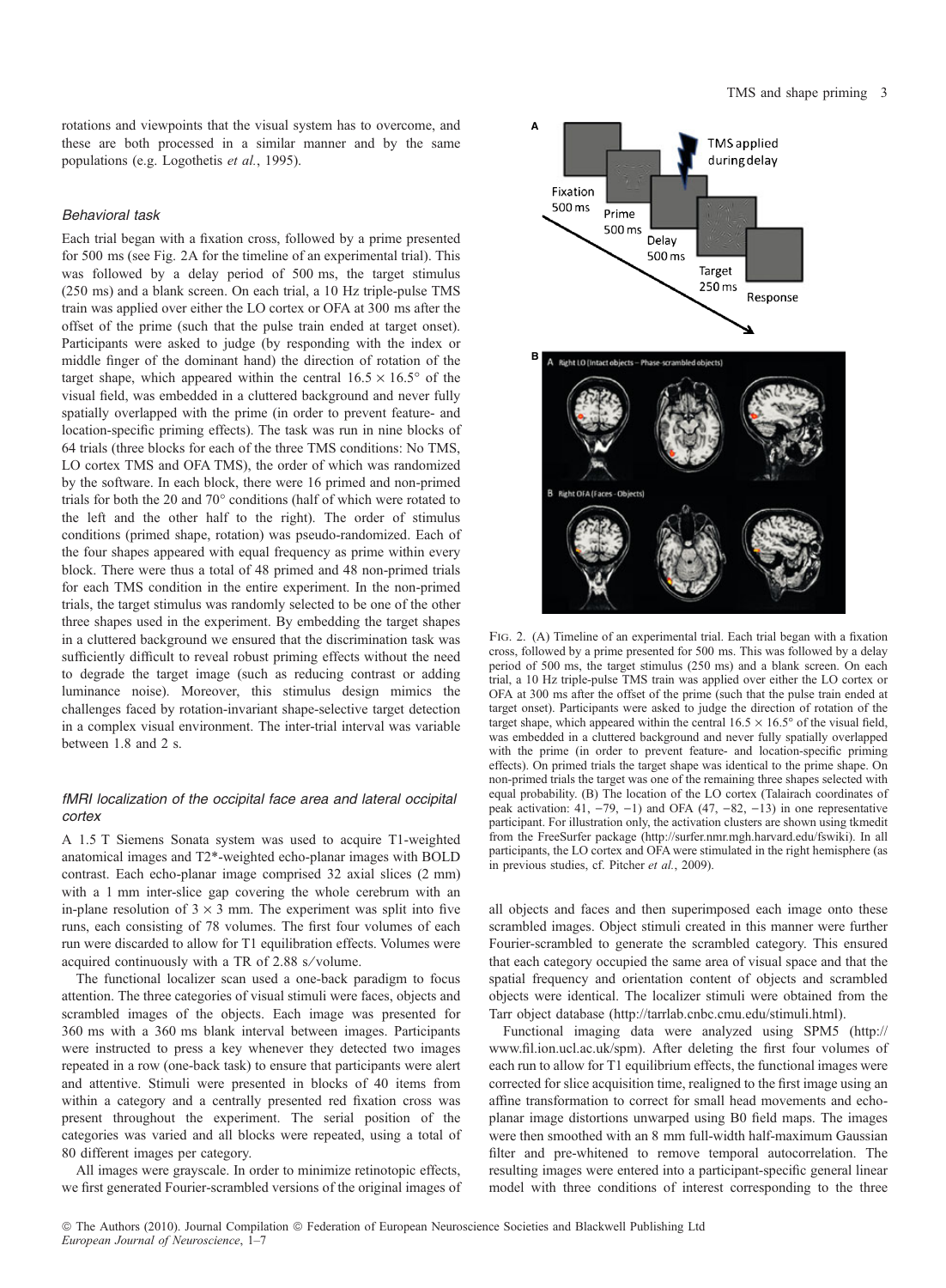categories of visual stimuli. Blocks were convolved with a canonical hemodynamic response function to generate regressors. In addition, the estimated motion parameters were entered as covariates of no interest to reduce structured noise due to residual head motion effects. Linear contrasts among the condition-specific regressors were used to identify the two TMS target sites within each participant's right hemisphere: the OFA by contrasting the activation associated with face presentation to the activation associated with object presentation and the LO cortex by contrasting objects to scrambled objects. The functional images were then registered to each participant's individual structural scan using a 12 parameter affine transformation to identify two TMS target sites right Occipital Face Area (rOFA) and right Lateral Occipital Cortex (rLO) in the right hemisphere.

Each TMS target site was individually identified in each participant by selecting the peak activation for that category in the LO cortical region. The target sites corresponded well with previously reported maps of object- and face-sensitive regions (Pitcher et al., 2009; Hasson et al., 2003). The mean coordinates of the target sites in Montreal Neurological Institute (MNI) coordinates were: LO cortex, 45 (SD  $\pm$  11), -82 ( $\pm$ 12) and -2 ( $\pm$ 16); and OFA, 46 ( $\pm$ 12), -80 ( $\pm$ 11) and  $-8$  ( $\pm 8$ ). More importantly, the Euclidian distance between the LO cortex and OFA in Talairach space averaged across participants was 21.4 (±9.6) mm. Table 1 gives the MNI coordinates of the TMS sites and the Euclidian distances between them for each individual participant. Figure 2B depicts the locations of the OFA and LO cortex in one representative participant. These data show that good separation of the two stimulation sites was achieved in each individual participant, reflected in the functionally distinct effects of TMS reported below and in previous work (Pitcher et al., 2009).

#### Transcranial magnetic stimulation

A Magstim Rapid stimulator (Magstim, Wales) and a 70 mm figure-ofeight coil were used for stimulation. A fixed TMS intensity (60% of maximum stimulator output) was used on the basis of a number of previous studies (e.g. O'Shea et al., 2004, 2007; Silvanto et al., 2005, Muggleton et al., 2008), including studies on LO cortex and OFA function (Ellison & Cowey, 2006; Pitcher et al., 2009). In the TMS conditions, a 10 Hz pulse train consisting of three pulses was applied on each trial during the delay between the prime and target. The first pulse of the pulse train was applied at 300 ms after the offset of the prime. The coil orientation was such that the coil handle was pointing upwards and parallel to the midline. Stimulation sites were localized using the Brainsight TMS-MRI coregistration software (Rogue Research Inc., Montreal, Quebec, Canada), utilizing individual high-resolution MRI

Table 1. MNI coordinates and Euclidian distances (mm) between the LO cortex and OFA in the right hemisphere of individual participants

|                | <b>OFA</b>                 |       |       | LO cortex           |              |                |          |
|----------------|----------------------------|-------|-------|---------------------|--------------|----------------|----------|
|                | $\boldsymbol{\mathcal{X}}$ | у     | z     | $\boldsymbol{\chi}$ | $\mathcal V$ | z              | Distance |
| S <sub>1</sub> | 58                         | $-81$ | 4     | 63                  | $-69$        | 27             | 26.9     |
| S <sub>2</sub> | 46                         | $-91$ | $-12$ | 37                  | $-102$       | $-8$           | 14.3     |
| S <sub>3</sub> | 52                         | $-77$ | $-3$  | 51                  | $-86$        | 11             | 17.0     |
| S <sub>4</sub> | 41                         | $-79$ | $-10$ | 41                  | $-95$        | $-9$           | 15.5     |
| S <sub>5</sub> | 21                         | $-98$ | $-6$  | 53                  | $-71$        | $-15$          | 42.4     |
| S <sub>6</sub> | 54                         | $-67$ | $-4$  | 40                  | $-74$        | $-2$           | 16.5     |
| S7             | 54                         | $-81$ | $-10$ | 48                  | $-78$        | $\overline{4}$ | 15.4     |
| S8             | 43                         | $-65$ | $-22$ | 29                  | $-83$        | $-22$          | 23.0     |
| Mean $\pm$     | 46                         | $-80$ | $-8$  | 45                  | $-82$        | $-2$           | 21.4     |
| <b>SEM</b>     | ± 4.2                      | ± 3.9 | ± 2.8 | ± 3.9               | ± 4.2        | ± 5.7          |          |

scans for each participant. The right OFA and LO cortex were localized by overlaying individual activation maps from the fMRI localizer task for the face and object analysis (as described in full above), and the coil locations were marked on each participant's head. The TMS target coordinates were identified by selecting the voxel that exhibited the peak activation in each functionally defined area. As in a previous study contrasting the functions of the OFA and LO cortex, only the right hemisphere was stimulated (Pitcher et al., 2009). Previous studies combining TMS with visual priming have used either single-pulse TMS (Cattaneo et al., 2008, 2010a) or short pulse trains (e.g. Campana et al., 2002, 2006); both approaches have obtained similar results. Here we used the latter approach as previous TMS studies on the LO cortex and OFA (cf. Pitcher et al., 2009) also used brief pulse trains instead of single-pulse TMS. The stimulation parameters were within published safety guidelines (Wassermann, 1998).

# **Results**

## Accuracy analysis

Figure 3 shows the mean  $(n = 8)$  priming benefit (defined as accuracy on primed trials minus accuracy on non-primed trials) for target discrimination. The priming benefit in the No TMS condition was statistically significant in two-tailed pairwise  $t$ -tests in both the  $20^\circ$  $[t_7 = 2.36, P = 0.038]$  and  $70^{\circ}$   $[t_7 = 2.40, P = 0.047]$  conditions; in both conditions, seven of the eight subjects showed this effect. A repeated-measures anova with TMS site (No TMS, LO cortex, OFA) and stimulus rotation  $(20, 70^{\circ})$  revealed a significant interaction  $(F_{2,14} = 7.09, P = 0.008)$ ; the main effects of TMS site  $(F_{2,14} = 3.42,$  $P = 0.062$ ) and stimulus rotation  $(F_{1,7} = 0.43, P = 0.53)$  were not significant. Pairwise two-tailed t-tests showed that LO cortex TMS reduced priming at the 20° condition relative to both the No TMS  $[t_7 = 2.55, P = 0.038]$  and OFA TMS  $[t_7 = 2.74, P = 0.029]$  conditions; there was no significant difference between the No TMS and OFA TMS conditions  $[t_7 < 0.0002, P = 0.99]$ . In contrast, in the 70<sup>o</sup> condition, OFA TMS reduced priming relative to No TMS  $[t_7 = 3.56,$  $P = 0.009$ ] and LO cortex TMS  $[t_7 = 3.18, P = 0.016]$  conditions, whereas there was no significant difference between the No TMS and LO cortex TMS condition  $[t_7 = 0.126, P = 0.903]$ .



FIG. 3. The mean  $(n = 8)$  benefit of priming (defined as accuracy on primed trials minus accuracy on non-primed trials) on discrimination accuracy. A positive value indicates that accuracy was higher on primed trials relative to non-primed trials. In both the  $20$  and  $70^{\circ}$  conditions, seven of the eight participants showed the priming effect in the No TMS condition. Relative to the No TMS condition, LO cortex TMS reduced priming in the 20° condition, whereas OFA TMS had no significant effect. In the  $70^{\circ}$  condition, this pattern was reversed: OFA TMS reduced priming relative to No TMS, whereas LO cortex TMS had no significant effect. The error bars indicate  $\pm 1$  SE from which the between-participants variance has been removed using the method of Loftus and Mason (1994). \*Significant effects.

© The Authors (2010). Journal Compilation © Federation of European Neuroscience Societies and Blackwell Publishing Ltd European Journal of Neuroscience, 1–7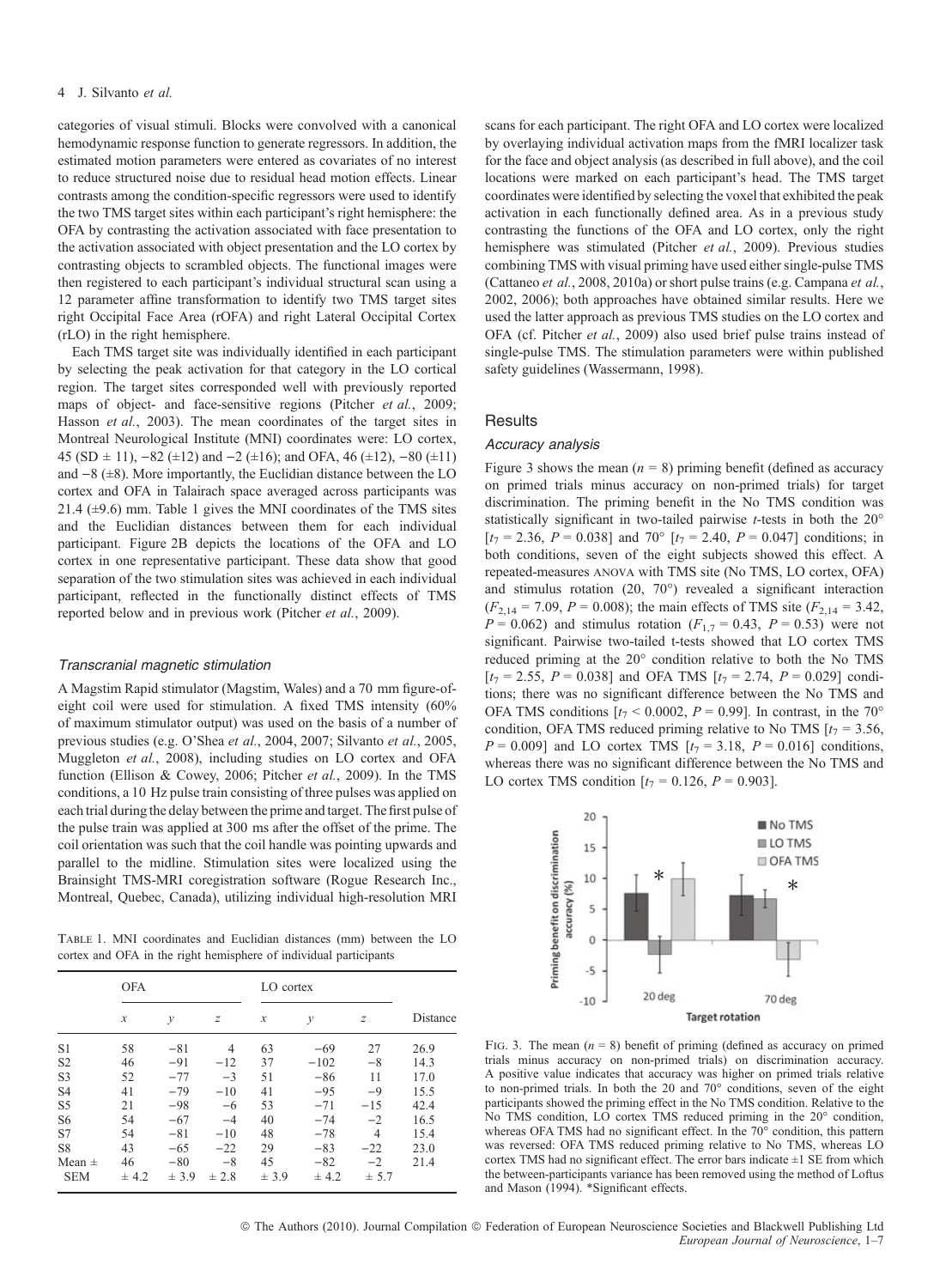## Effect of transcranial magnetic stimulation on primed vs. non-primed targets

Additional analyses were carried out in order to investigate whether TMS reduced the behavioral benefit of priming by impairing the detection accuracy on trials in which the target shape was the same as the prime (i.e. primed trials) or whether priming was reduced by facilitation of targets that were different from the prime (i.e. nonprimed trials).

Figure 4A shows directly the effect of TMS on primed and nonprimed trials by displaying the discrimination accuracy in the LO cortex TMS and OFA TMS conditions subtracted from the accuracy in the No TMS condition. In this figure a positive value indicates that TMS facilitated discrimination accuracy relative to the No TMS condition, whereas a negative value indicates that TMS impaired discrimination accuracy relative to the No TMS condition. Visual inspection of the data indicated that TMS generally reduced the behavioral benefit of priming by both reducing accuracy on primed trials as well as facilitating accuracy on non-primed trials. Figure 4B and C shows the raw discrimination accuracy for all of the TMS conditions (No TMS, LO cortex TMS, OFA TMS) for the 20 and 70 rotation conditions, respectively.

To further characterize these effects, a repeated-measures anova on accuracy, in which prime-target congruency was added as a main factor, was carried out. There were thus three main factors: TMS site (No TMS, LO cortex, OFA) stimulus rotation  $(20, 70^{\circ})$  and primetarget congruency (primed, non-primed). The results indicated a threeway interaction ( $F_{2,14} = 7.09$ ,  $P = 0.008$ ). There was no main effect of rotation ( $F = 1.978$ ,  $P = 0.2024$ ) and no interaction between rotation and TMS site  $(F_{2,14} = 0.42, P = 0.665)$  or between rotation and congruency ( $F_{2,14} = 0.432$ ,  $P = 0.532$ ). The only significant pairwise

t-test was the effect of LO cortex TMS on primed trials (relative to primed trials in the No TMS condition) in the 20 $^{\circ}$  condition [ $t_7 = 3.16$ ,  $P = 0.016$ ]. This indicates that LO cortex TMS reduced the behavioral benefit of priming primarily by reducing accuracy on primed trials. Although there was a trend for increased accuracy for non-primed trials, this was not statistically significant. For OFA TMS neither the reduction of accuracy on primed trials nor the facilitation on nonprimed trials reached significance, although a trend for both was present in the data.

#### Reaction time analysis

Reaction time analysis was performed on the median reaction times of correct responses. A behavioral benefit of priming was only present in the 20° rotation condition [where the median reaction times of primed and non-primed trials were 759 and 806 ms, respectively;  $t_7 = 2.51$ ,  $P = 0.04$ ]. For the 70° rotation condition, no significant priming benefit was observed [the median reaction times averaged across participants of primed and non-primed trials were 784 and 806 ms;  $t_7 = 1.24$ ,  $P = 0.26$ . A priming benefit analysis on median reaction times also revealed no effects of TMS. Specifically, a repeatedmeasures anova with TMS site (No TMS, LO cortex, OFA) and stimulus rotation  $(20, 70^{\circ})$  revealed no significant main effects of TMS  $(F_{2,14} = 0.07, P = 0.93)$  or stimulus rotation  $(F_{1,7} = 0.02, P = 0.89)$  or an interaction ( $F_{2,14} = 0.6$ ,  $P = 0.56$ ). We also investigated whether TMS applied over either the LO cortex or OFA affected overall reaction times. A within-participants ANOVA with TMS site (No TMS, LO cortex TMS, OFA TMS) and target rotation  $(20, 70^{\circ})$  as main factors revealed no main effects of TMS site ( $F_2 = 0.07$ ,  $P = 0.93$ ) or target rotation ( $F_{1,7} = 0.02$ ,  $P = 0.89$ ), or an interaction



FIG. 4. The mean  $(n = 8)$  discrimination accuracies for primed and non-primed trials. (A) The effect of LO cortex TMS and OFA on primed and non-primed trials. In this analysis, discrimination accuracy in the LO cortex and OFA TMS conditions was subtracted from the accuracy in the NO TMS condition. A positive value indicates that TMS facilitated accuracy, whereas a negative value indicates a TMS-induced reduction in accuracy. A visual inspection of the data indicates that TMS generally reduced the behavioral benefit of priming by both reducing accuracy on primed trials and facilitating accuracy on non-primed trials. (B) Mean raw discrimination accuracy for the  $20^{\circ}$  rotation for each of the TMS conditions. (C) The mean raw discrimination accuracy for the  $70^{\circ}$  rotation for each of the TMS conditions. The error bars indicate  $\pm 1$  SE from which the between-participants variance has been removed using the method of Loftus and Mason (1994).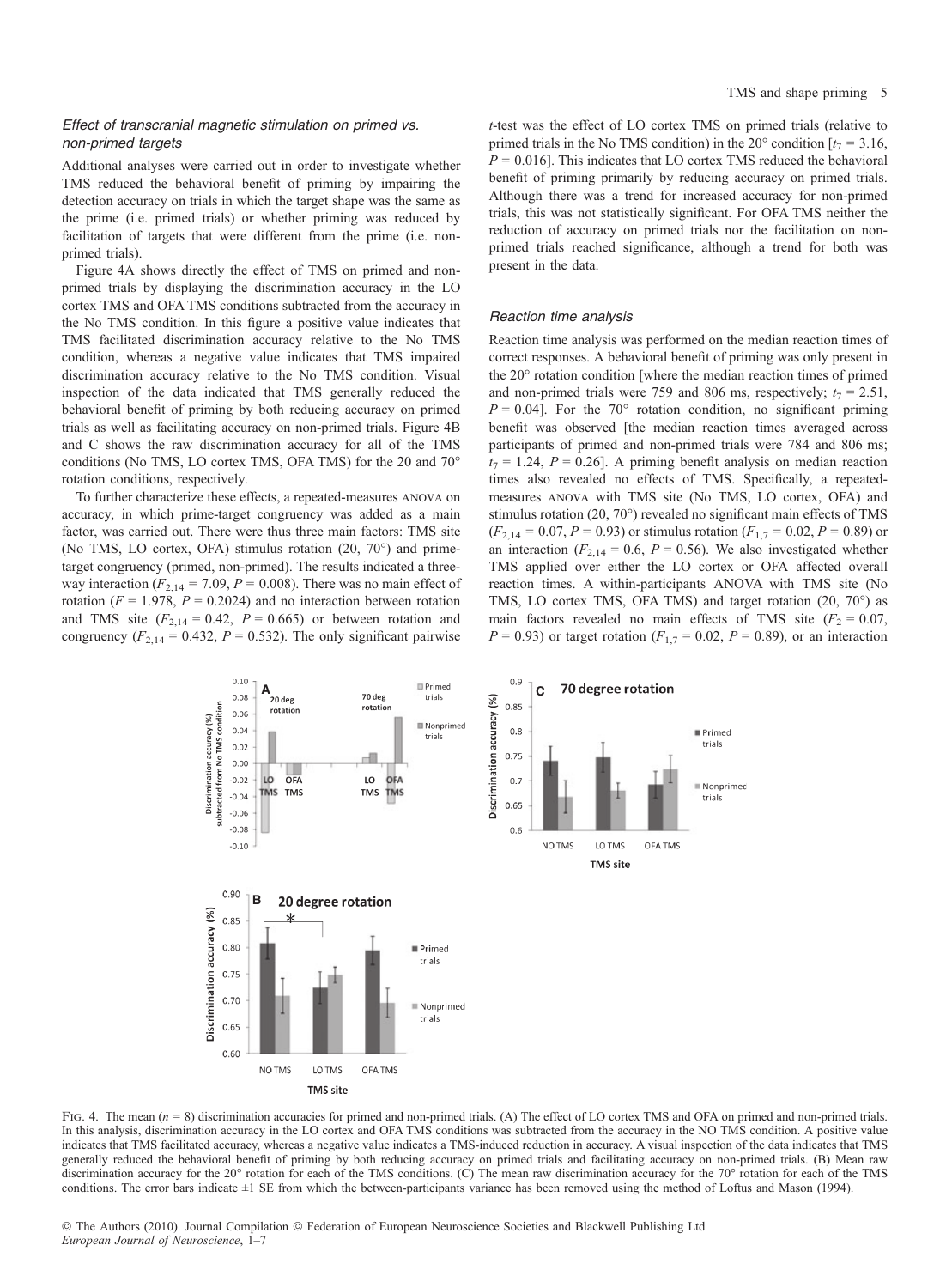$(F_{2,14} = 0.61, P = 0.56)$ . In these reaction time analyses, data that were 4 SDs above the mean were removed as outliers.

## Discussion

Behaviorally, the effect of visual priming was reflected as superior discrimination performance for target stimuli that were of the same shape as the prime relative to trials where the target was of a different shape from the prime (see No TMS condition in Fig. 1B). We found that TMS over the LO cortex reduced this behavioral benefit of shape priming in a fashion that depended on the degree of rotation. Priming was affected by LO cortex TMS only when the target was rotated  $20^{\circ}$ , with no significant effect when it was rotated 70°. This suggests a causal role for the LO cortex in rotation-invariant representations of  $20^{\circ}$  but not for 70°. This result is consistent with neuroimaging evidence suggesting rotation invariance of no more than  $60^{\circ}$  in this region (Eger *et al.*, 2006) although an exact comparison is hindered by differences in the type of rotation (in-plane vs. in-depth) and stimulus (real-world object vs. simple shape) in the two studies. Additional studies (e.g. Andresen et al., 2009; Grill-Spector et al., 1999) using fMRI adaptation with various types of stimuli have also shown that the LO cortex is sensitive to rotations of up to 60°, suggesting that rotation invariance in LO cortex will be confined to smaller angles. Single-cell recordings from the macaque inferotemporal cortex, which is the presumed homologue to the human LO cortex, show that the vast majority of object-responsive cells are view-dependent. However, a small minority of cells do show viewpoint invariance [4–9% (Perrett et al., 1991), 9% (Logothetis et al., 1995) and 9–14% (Booth & Rolls, 1998)]. Interestingly, the highest proportion of view-invariant neurons is shown when using images of real-world objects that monkeys are familiar with (Booth & Rolls, 1998), suggesting that neuronal rotation invariance might be an experiencedriven process. Nevertheless, our finding of TMS-induced effects indicates, for the first time, that neuronal populations in the human LO cortex play a causal role in mediating object invariance because their stimulation with TMS altered behavior.

TMS applied over the OFA also reduced the behavioral effect of shape priming. In contrast to the LO cortex, priming was significantly reduced only for targets rotated 70°. Our results thus indicate that the OFA is causally involved in rotation-invariant representations for larger rotations, for which the LO cortex lacks invariance. This finding is important as it indicates that neuronal populations in the OFA play a causal role in non-face shape processing. In the context of the modularity debate, our results are consistent with the view that processing of different objects takes place in a widely distributed network (e.g. Haxby et al., 2001) and challenge the strictly modular views of visual processing (Spiridon & Kanwisher, 2002) by providing evidence that an area that shows sensitivity for faces can also be causally involved in the processing of non-shape stimuli. Our findings are thus consistent with fMRI evidence that the OFA can be activated by non-face objects compared with scrambled objects (Gilaie-Dotan et al., 2008), indicating that it is involved in the processing of non-face stimuli. Importantly, our results cannot be explained by non-specific effects of TMS on the OFA as we failed to find statistically significant effects for  $20^{\circ}$  rotations in OFA TMS (i.e. condition-specific effect) and for 70° rotations in LO cortex TMS (i.e. OFA region-specific effect for  $70^{\circ}$ ). In other words, the OFA TMS effect for 70° rotations cannot be due to the TMS-induced activation spreading to the LO cortex because the application of TMS over the LO cortex did not affect priming for this rotation.

Indeed, previous work has also shown that the LO cortex and OFA can be selectively and differentially targeted by TMS (Pitcher et al., 2009; see also Cohen Kadosh et al., 2010, for TMS effects on OFA) and the separation that we achieved between the LO cortex and OFA foci (Table 1) is similar to Pitcher et al. (2009). The most relevant measure to assess the segregation of the TMS sites is the Euclidian distance between them for each individual participant. The distance between mean coordinates is not meaningful because it is affected by the large variability in the location of these brain areas between individuals. Taken together, the differential effects of TMS on priming that we observed indicate a causal role for neuronal populations in the OFA (as well as the LO cortex, see above) in invariant shape representation in the human brain.

It is important to note that our failure to identify any effect of OFA TMS at the  $20^{\circ}$  rotation does not mean that neurons in this region do not respond to stimuli with rotations of this magnitude; any neuronal representation invariant to a rotation of  $70^{\circ}$  is very likely to also respond to stimuli rotated by a smaller angle. However, the issue here is whether such neural responses are causally required for accurate detection or discrimination. Indeed, a benefit of state-dependent TMS is that it combines the fine functional specificity of priming paradigms with such an assessment of causality. Our results therefore show that shape-selective neuronal populations in the OFA are not necessary for the detection of shapes at small rotations (although they are likely to respond to such stimuli), possibly because such representations exist in other areas (such as the LO cortex, as our results indicate).

As human observers can easily overcome changes in the object viewpoint (viewing angle) (i.e. rotation invariance), it is reasonable to assume that there are neuronal populations in the human visual system that are invariant to such changes. One possibility for achieving such invariance is that a specific brain region processes objects in a viewindependent manner, thereby exhibiting rotation invariance for all rotations. This can be achieved by either a view-independent representation (for supporting theories see Marr, 1982; Biederman, 1987) or interpolating over various view-dependent representations (Ullman, 1998; Bart & Ullman, 2008). Our results suggest an alternative possibility, where invariance is achieved in stages, such that smaller degrees of rotational invariance are associated with neuronal populations in different brain regions compared with those associated with larger degrees of rotational invariance. For example, outputs from the LO cortex, the involvement of which in small rotation invariance we have demonstrated here, could provide input into the OFA to support the invariant processing role for larger rotations that we demonstrate here. Although our findings cannot address such a speculation, they hint at hierarchical roles in the achievement of rotational invariance in the human brain that could be explored in future work.

Our findings have implications in a wider context beyond the question of rotation invariance as they have relevance to the modularity debate in visual object recognition. The modular view claims that different categories of objects are encoded in functionally segregated and specialized cortical areas (Fodor, 1983). In contrast, the distributed view of cortical function suggests that object discrimination depends on dispersed but functionally overlapping representations spread across the visual cortex (e.g. Haxby et al., 2001). Our results are inconsistent with the modular view by providing the first positive evidence that the face-sensitive area (the OFA) plays a causal role in the processing of non-face shape stimuli. It has previously been argued that the failure to find effects of TMS over the OFA on object perception (Pitcher et al., 2009) indicates a specialization of that area for face processing. One possible explanation for this earlier null finding (acknowledged by Pitcher et al., 2009) may be that nonpreferred shape stimuli evoke a relatively smaller neuronal signal in the OFA that is functionally less relevant or less sensitive to TMS disruption than the larger signals induced by preferred face stimuli. In